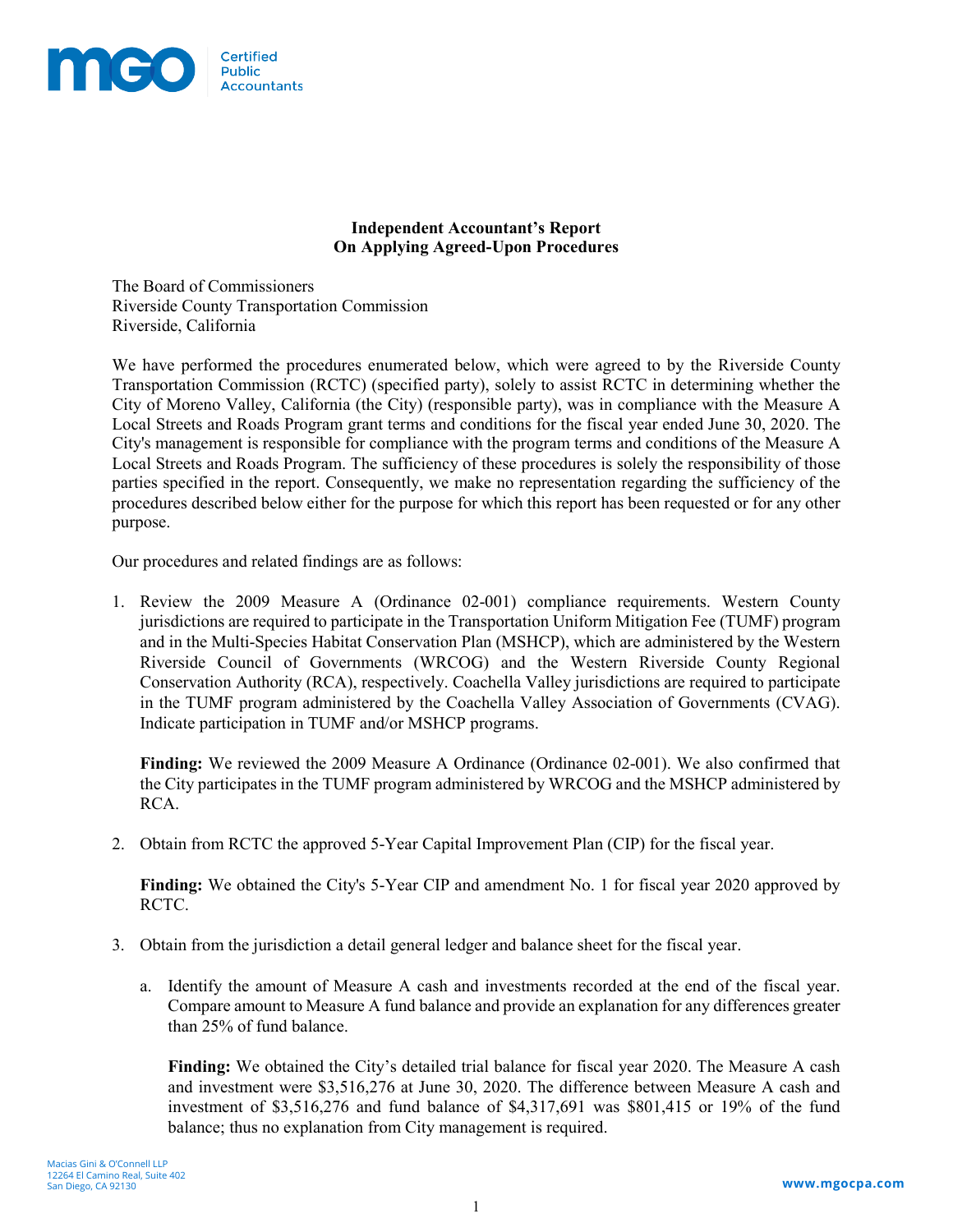b. Identify any amounts due from other funds.

**Finding:** Per review of the City's detailed trial balance, there were no amounts due from other funds as of June 30, 2020.

c. Identify the components of ending fund balance for the Measure A activity (e.g., non-spendable, restricted, assigned, committed, unassigned).

**Finding:** The ending fund balance for the City's Measure A activity was restricted in the amount of \$4,317,691 at June 30, 2020.

1. Identify the existence of any restatement of Measure A fund balance; inquire of management as to the reason for any restatement and provide a summary of the restatement items.

**Finding:** Per review of the City's trial balance for fiscal year 2020, we noted that there were no restatements to the Measure A fund balance as of July 1, 2019.

2. Compare ending fund balance to total revenues for the current year and prior two years. If ending fund balance is greater than sum of total revenues for the three-year period, inquire of management as to the reason(s) for the accumulation of fund balance (e.g., status of specific projects included in the 5-Year CIP).

**Finding:** Per review of the City's trial balance for fiscal year 2020 and prior year financial statements for the fiscal years ended June 30, 2019 and 2018, respectively, ending fund balance of \$4,317,691 was less than the sum of total revenues for the 3 year period of \$13,901,438; thus no explanation from City management is required.

- 4. Obtain an operating statement for the Measure A activity for the fiscal year, including budget amounts, and include the operating statement as an exhibit to the report.
	- a. Review the revenues in the operating statement.
		- i. Inquire of management as to what fund is used to record Measure A revenues received from RCTC and identify what the total revenues were for the fiscal year.

**Finding:** We obtained the City's detailed trial balance for fiscal year 2020. We inquired of City management and noted that the City accounts for Measure A revenues in its Measure A Special Revenue Fund (Fund #2001). The City recorded total revenues in the amount of \$4,416,476 for the fiscal year ended June 30, 2020 (refer to Exhibit A).

ii. Obtain from RCTC a listing of Measure A payments to the jurisdiction. Compare the Measure A sales tax revenues recorded by the jurisdiction to the listing of payments made by RCTC.

**Finding:** We obtained the Measure A Local Streets and Roads Annual Disbursement report from RCTC and agreed the total disbursement amount of \$4,245,773 to the recorded Measure A sales tax revenues in the City's detailed trial balance without exception.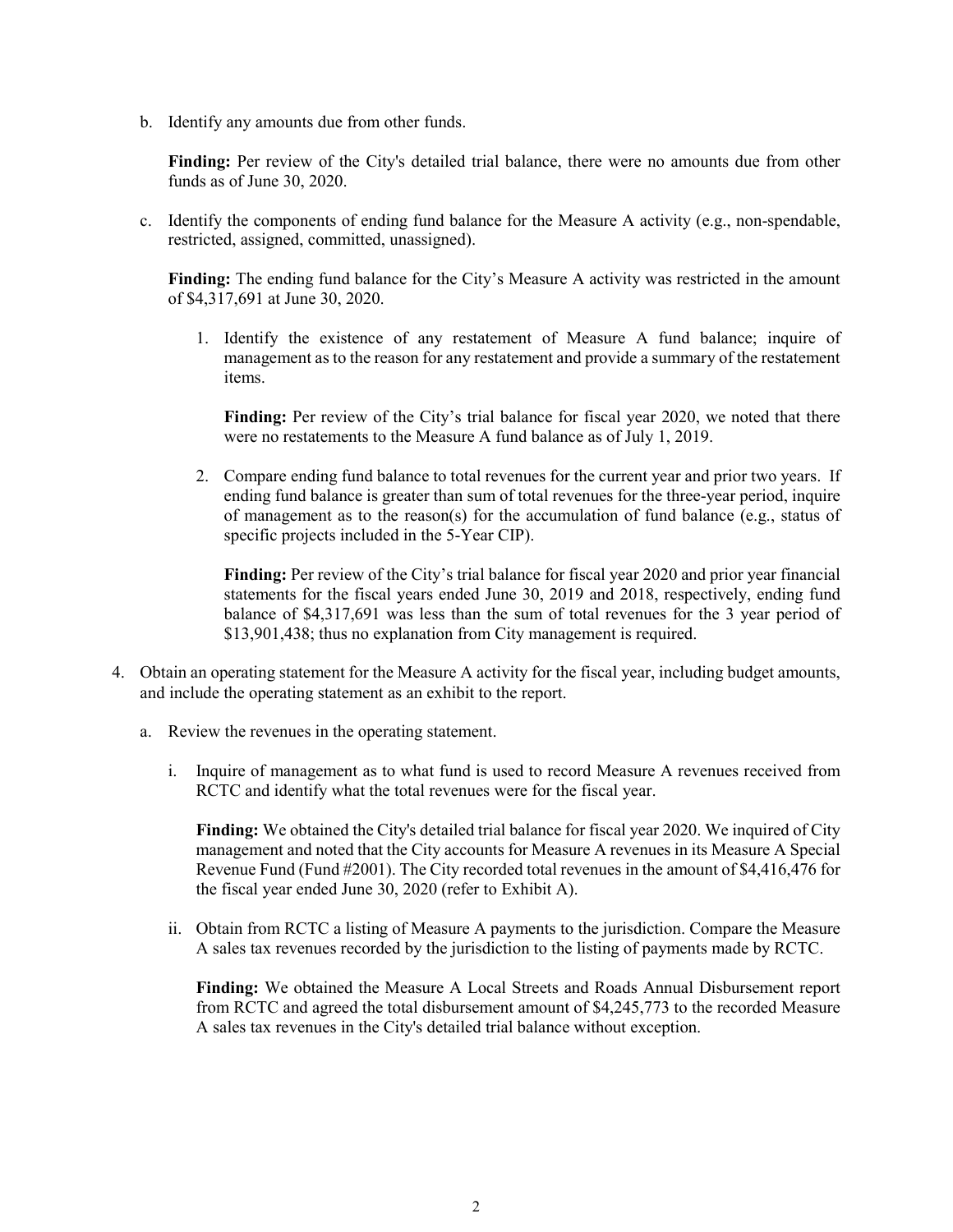- iii. Obtain from the jurisdiction an interest allocation schedule for the fiscal year.
	- 1. Identify the allocation amount of interest income to Measure A activity and what the amount of interest income was for the fiscal year. If no interest was allocated, inquire of management as to the reason for not allocating interest income.

**Finding:** We obtained the City's Worksheet for Interest Apportionment for fiscal year 2020 and noted that interest revenue of \$27,276 was allocated to the Measure A special revenue fund for the fiscal year ended June 30, 2020.

- b. Review the expenditures in the operating statement.
	- i. Inquire of management as to what fund is used to record Measure A expenditures and what the total expenditures were for the fiscal year.

**Finding:** We inquired of management and noted that the City accounts for Measure A expenditures in its Measure A Special Revenue Fund (Fund #2001). The City recorded total Measure A expenditures in the amount of \$3,668,006 for the fiscal year ended June 30, 2020 (refer to Exhibit A).

ii. Select expenditures for testing that comprise at least 20% of the total Measure A expenditures.

**Finding:** We haphazardly selected two transactions for \$1,075,402, which represented 29% of the total Measure A expenditure balance for the fiscal year ended June 30, 2020.

1. For the expenditures selected for testing, compare the dollar amount listed on the general ledger to the supporting documentation.

**Finding:** We compared the dollar amounts listed in the City's trial balance (general ledger) to the invoice package without exception.

2. For the expenditures selected for testing, review the 5-Year CIP and note if the project is included in the 5-Year CIP and is an allowable cost.

**Finding:** The description in the general ledger and invoice package was consistent with approved project expenditures in the 5-Year CIP and appears to be allowable.

iii. Inquire of management as to the nature of any transfers in or out recorded in the Measure A Fund. For any transfers out, determine if nature of transfer out was included in the 5-Year CIP.

**Finding:** Per inquiries with management and review of the detailed trial balance, the City recorded the following transfers into the Measure A special revenue fund:

- \$5,287 for unused matching funds from the capital projects grants fund; and
- \$118,771 from the Electric Fund and \$19,015 from the Electric Public Purpose fund for the LED street light conversion project.

The City recorded the following transfers out of the Measure A special revenue fund, which were included in the City's 5-Year CIP:

- \$1,060,756 to the Development Impact Fees (DIF) Arterial Street Fund for debt service expenditures for the 2013-2014 Refunding Lease Revenue Bonds; and
- \$488,566 to the Total Road Improvement Program (TRIP) debt service fund for the certificates of participation debt service expenditures.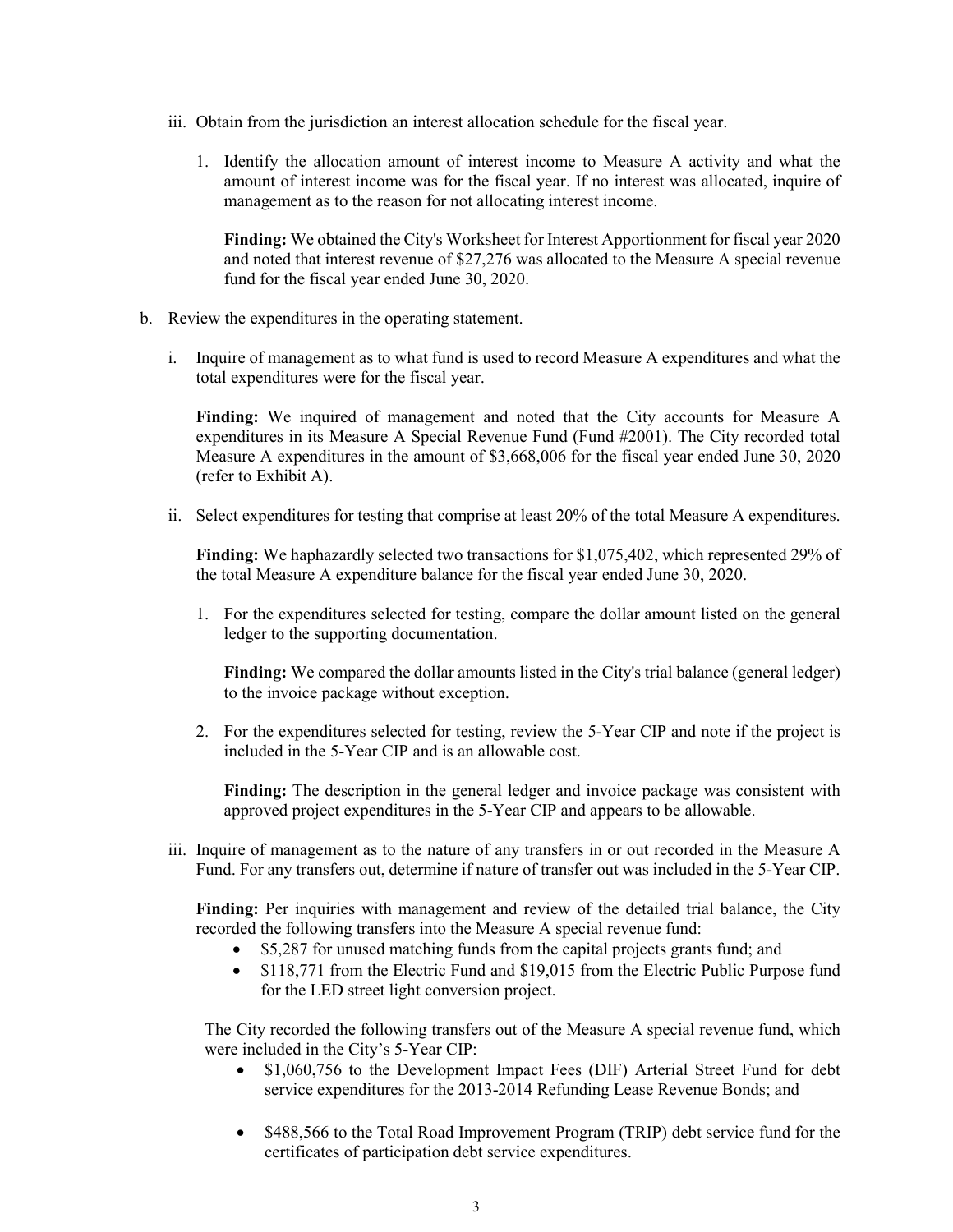iv. Inquire of management as to the amount of general or non-project-related indirect costs, if any, included in expenditures. If indirect costs exceed 8% of Measure A revenue, inquire of management as to the basis for indirect costs charged to Measure A. If indirect costs are identified, determine if such costs are included in the 5-Year CIP.

**Finding:** Per inquiries with management and review of the City's detailed trial balance, we noted that the City allocated administrative service charges, including leave buyouts, of \$254,839 to the Measure A special revenue fund, which was 6% of the fiscal year 2020 Measure A revenues of \$4,245,773. Cost Allocation Plan (Overhead) costs were included in the expenditure line items of Capital Projects, Transportation, Maintenance and Operations and Non-Departmental (leave buyouts) (refer to Exhibit A). Cost Allocation Plan (Overhead) costs were included in the City's 5-Year CIP.

- v. Inquire of management as to the amount of debt service expenditures recorded in the Measure A fund.
	- 1. For cities with advance funding agreements with RCTC, compare debt service expenditures to Measure A payments withheld by RCTC.

**Finding:** Per inquiries of management, the City did not have an advanced funding agreement with RCTC for fiscal year 2020.

2. For cities with other indebtedness, determine if such costs are included in the 5-Year CIP.

**Finding:** Per inquiries of management and review of the City's detailed trial balance, the City's had debt service expenditures totaling \$1,549,322 for the 2013-2014 Refunding Lease Revenue Bonds and TRIP debt service fund, which were included in the 5-Year CIP.

3. Compare debt service expenditures to prior year amount. If debt service expenditures have increased or decreased at least 25%, inquire of management as to the reason for the change in debt service expenditures.

**Finding:** Per review of the City's detailed trial balance and prior year financial statements, the City had debt service expenditures of \$1,549,322 for fiscal year 2020 and \$1,487,905 in fiscal year 2019, an increase of \$61,417 or 4%; thus no explanation from City management was required.

- 5. Obtain from RCTC a listing of jurisdictions who participate in the Western County or Coachella Valley TUMF programs.
	- a. If the jurisdiction is a participant in the TUMF program, select at least one disbursement for validation as to the amount remitted to WRCOG or CVAG, as applicable.

**Finding:** We obtained the City's trial balance for the TUMF program and haphazardly selected one disbursement paid to WRCOG in the amount of \$545,873. We agreed the amount to the invoice to validate that the amount was remitted to WRCOG without exception.

b. Indicate the total amount of TUMF fees collected and remitted during the fiscal year.

**Finding:** Per review of the City's trial balance for the TUMF program, the total amount of fees collected and remitted was \$1,378,852 for the year ended June 30, 2020.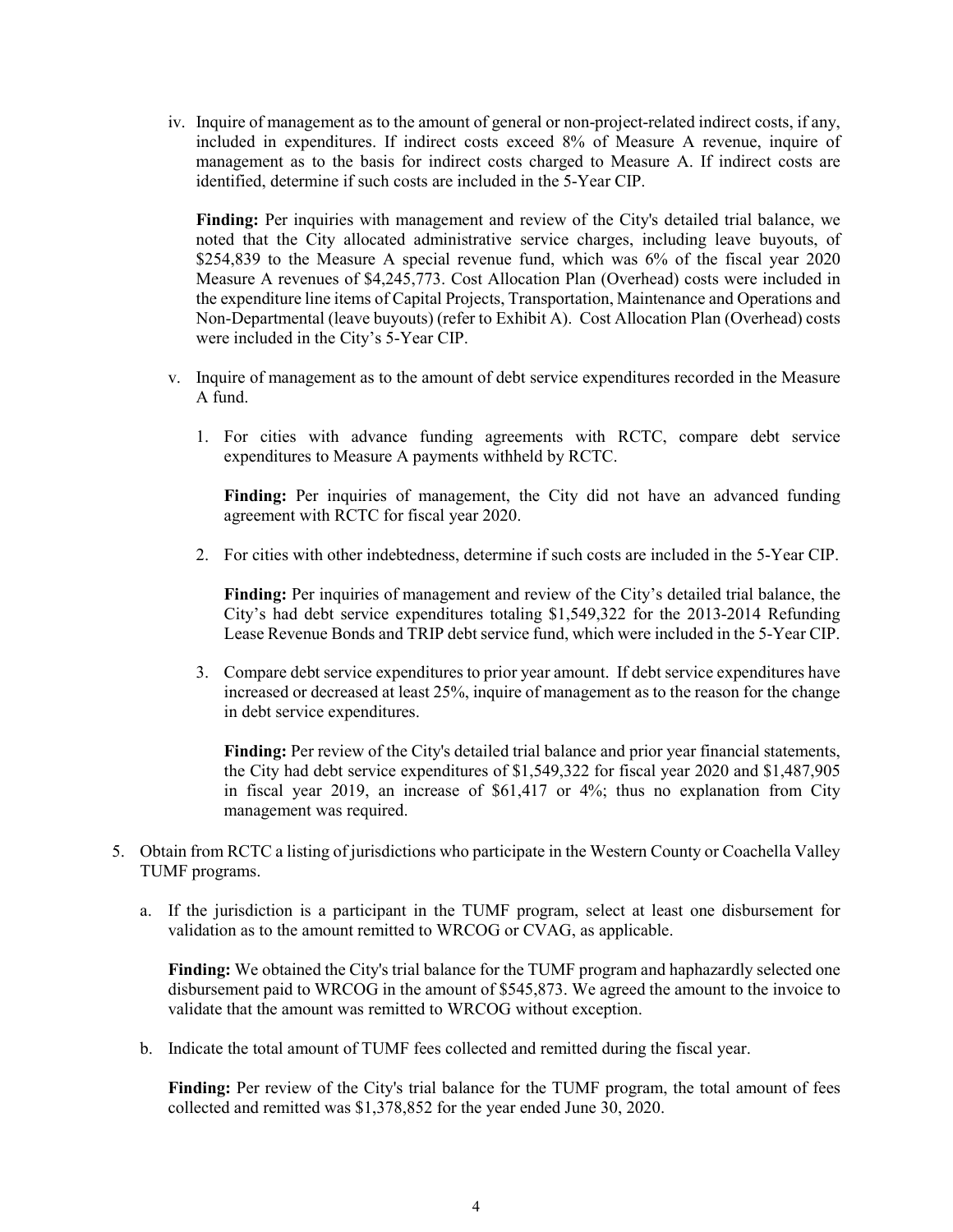- 6. Obtain from RCTC a listing of jurisdictions who participate in the Western County MSHCP program.
	- a. If the jurisdiction is a participant in the MSHCP program, select at least one disbursement for validation as to the amount remitted to RCA, as applicable.

**Finding:** We obtained the City's trial balance for the MSHCP program and haphazardly selected one disbursement paid to RCA in the amount of \$288,870. We agreed the amount to the invoice to validate that the amount was remitted to RCA without exception.

b. Inquire of management as to the existence of any fees collected in prior years and not remitted to RCA as of the end of the fiscal year.

**Finding:** Per inquiries of City management and review of the City's detailed trial balance for the MSHCP program, there were no amounts collected in the prior year and not remitted to RCA as of June 30, 2020.

c. Indicate the total amount of MSHCP fees collected and remitted during the fiscal year.

**Finding:** Per review of the City's trial balance for the MSHCP program, the total amount of fees collected was \$962,161 and the amount of fees remitted was \$882,093 for the year ended June 30, 2020. The variance between collected and remitted was due to a timing difference of fees of \$80,068 collected in June 2020 and remitted in July 2020.

- 7. Obtain from RCTC the Maintenance of Effort (MOE) base year requirement, including supporting detail of the calculations for the City, and the carryover amount allowed as of the beginning of the fiscal year.
	- a. Obtain from the City a calculation of its current year MOE amount in the format similar to its base year calculation. Attach a copy of the calculation worksheet provided by the City as an exhibit to the report.

**Finding:** We obtained the MOE base year requirement and allowable carryover as of June 30, 2019, from RCTC (included in the 2020 Audit Notification Letter). We obtained the City's calculation of its current year MOE amount and attached the calculation worksheet as Exhibit B.

b. Compare the current year MOE amounts from the General Fund to the general ledger.

**Finding:** No exceptions were noted as a result of applying this procedure.

c. Review the General Fund general ledger to determine if there were any transfers in to fund any MOE amounts.

**Finding:** Per review of the General Fund general ledger, no transfers in to fund any MOE amounts were identified for fiscal year 2020.

d. Compare the amount of current year MOE expenditures to the MOE base requirement and add any excess to, or subtract any deficiency from, the carryover amount.

**Finding:** We noted that current year MOE expenditures of \$2,663,421 were greater than the MOE base requirement of \$1,459,153 resulting in an excess MOE of \$1,204,268 for the fiscal year ended June 30, 2020.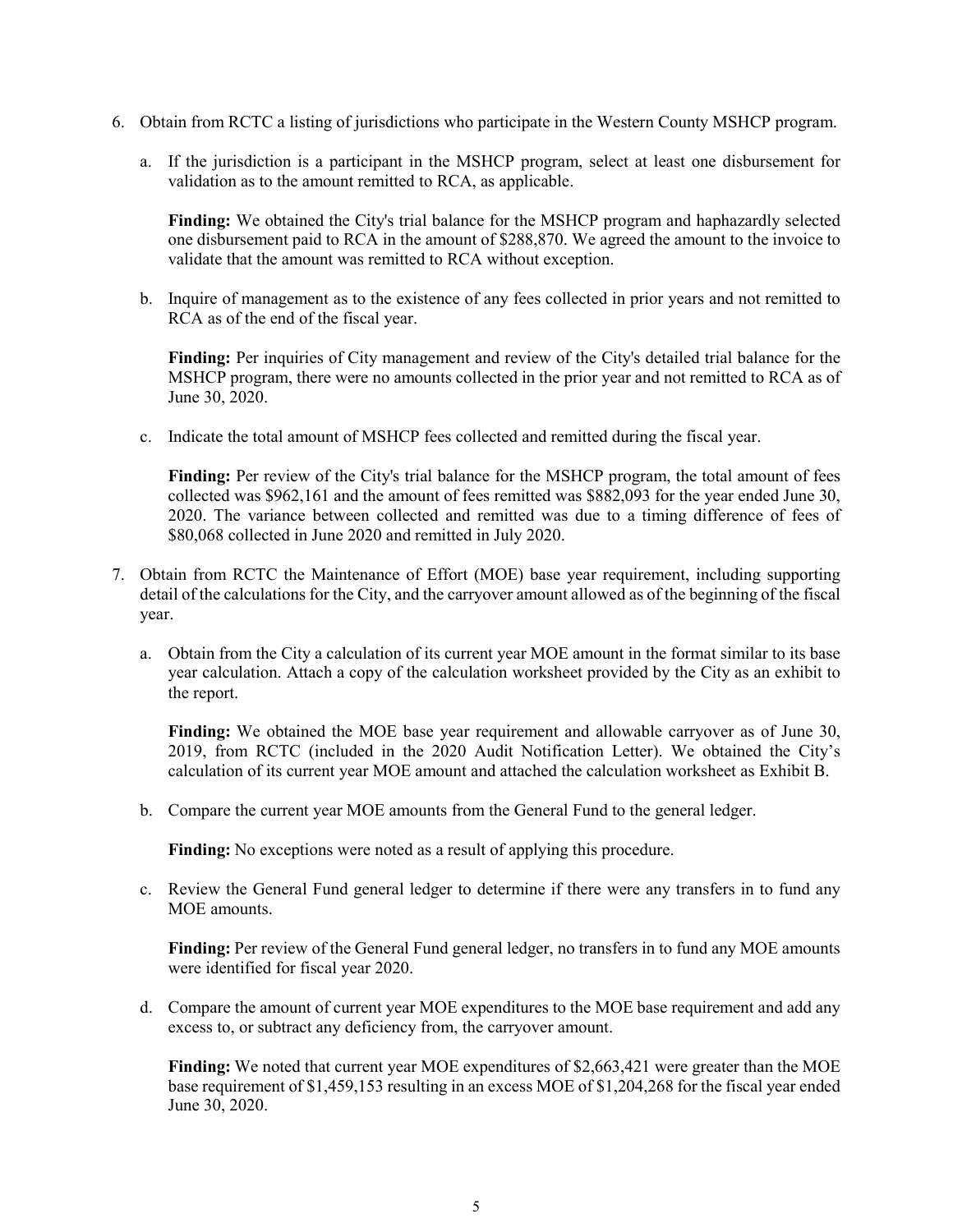e. If the amount of discretionary funds spent is less than the MOE base requirement (MOE deficiency), determine the amount of any prior year MOE carryover using the information obtained from RCTC, and reduce the MOE deficiency by any available MOE carryover to determine an adjusted current year expenditure amount.

**Finding:** Per review of the City's fiscal year 2020 Construction and Maintenance Expenditure summary worksheet, the City's discretionary funds spent in the fiscal year ended June 30, 2020, exceeded the MOE base year requirement. The total MOE excess balance at June 30, 2020, was \$8,519,111. No exceptions were noted as a result of applying this procedure. The City's MOE carryover at June 30, 2020, is calculated as follows:

| MOE excess at July 1, 2019                         | 7,314,843   |
|----------------------------------------------------|-------------|
| Current year MOE expenditures                      | 2,663,421   |
| Less: MOE base year requirement                    | (1,459,153) |
| MOE excess for the fiscal year ended June 30, 2020 | 1,204,268   |
| MOE excess at June 30, 2020                        | 8,519,111   |

This agreed-upon procedures engagement was conducted in accordance with attestation standards established by the American Institute of Certified Public Accountants. We were not engaged to and did not conduct an examination or review, the objective of which would be the expression of an opinion or conclusion, respectively, on the City's compliance with the grant terms and conditions of the Measure A Local Streets and Roads Program. Accordingly, we do not express such an opinion or conclusion. Had we performed additional procedures, other matters might have come to our attention that would have been reported to you.

This report is intended solely for the information and use of the Board of Commissioners and management of RCTC and is not intended to be and should not be used by anyone other than this specified party.

Macias Gini É O'Connell LAP

San Diego, California January 5, 2021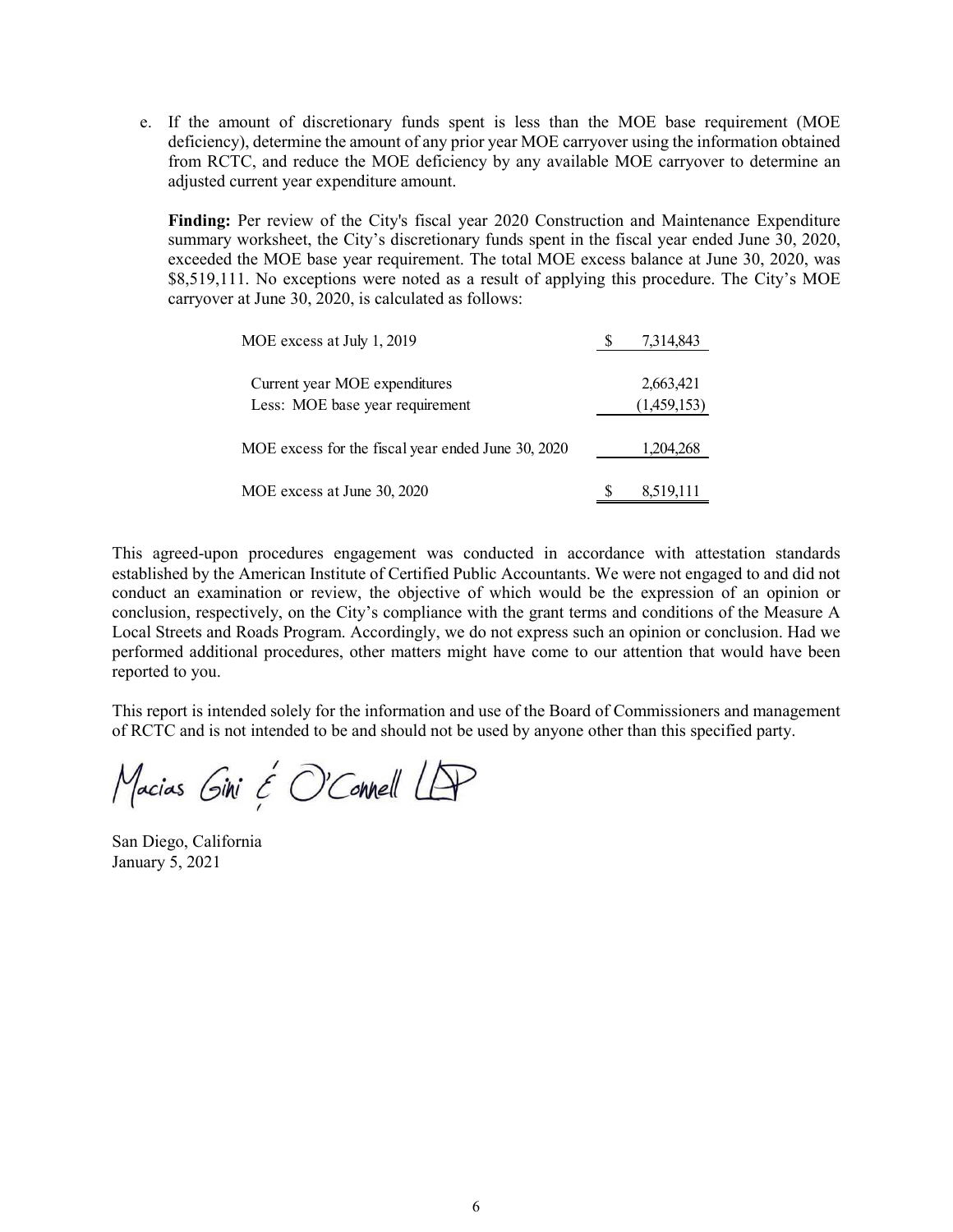## **CITY OF MORENO VALLEY, CALIFORNIA Measure A Operating Statement For the Fiscal Year Ended June 30, 2020 (Unaudited)**

|                                                    | Final Budget |            | Actual |           | Variance with<br>Final Budget<br>Positive<br>(Negative) |           |
|----------------------------------------------------|--------------|------------|--------|-----------|---------------------------------------------------------|-----------|
| Revenues:                                          |              |            |        |           |                                                         |           |
| Measure A                                          | \$           | 3,918,000  | \$     | 4,245,773 | \$                                                      | 327,773   |
| Investment interest income                         |              | 80,000     |        | 27,276    |                                                         | (52, 724) |
| Miscellaneous Income                               |              | 10,000     |        | 354       |                                                         | (9,646)   |
| Transfers In - from Capital Projects Grants Fund   |              | 5,287      |        | 5,287     |                                                         |           |
| Transfers In - from Electric Fund                  |              | 118,771    |        | 118,771   |                                                         |           |
| Transfers In - from Electric - Public Purpose Fund |              | 19,015     |        | 19,015    |                                                         |           |
| Total revenues                                     |              | 4,151,073  |        | 4,416,476 |                                                         | 265,403   |
| Expenditures:                                      |              |            |        |           |                                                         |           |
| Capital Projects                                   |              | 821,340    |        | 341,770   |                                                         | 479,570   |
| Transportation                                     |              | 1,633,368  |        | 1,151,740 |                                                         | 481,628   |
| Maintenance and Operations                         |              | 657,088    |        | 613,734   |                                                         | 43,354    |
| Non-Departmental (transfers out)                   |              | 1,550,756  |        | 1,549,322 |                                                         | 1,434     |
| Non-Departmental (leave buyouts)                   |              |            |        | 11,440    |                                                         | (11,440)  |
| Total expenditures                                 |              | 4,662,552  |        | 3,668,006 |                                                         | 994,546   |
| Excess (deficiency) of revenues                    |              |            |        |           |                                                         |           |
| over (under) expenditures                          | <sup>S</sup> | (511, 479) | \$     | 748,470   | S                                                       | 1,259,949 |